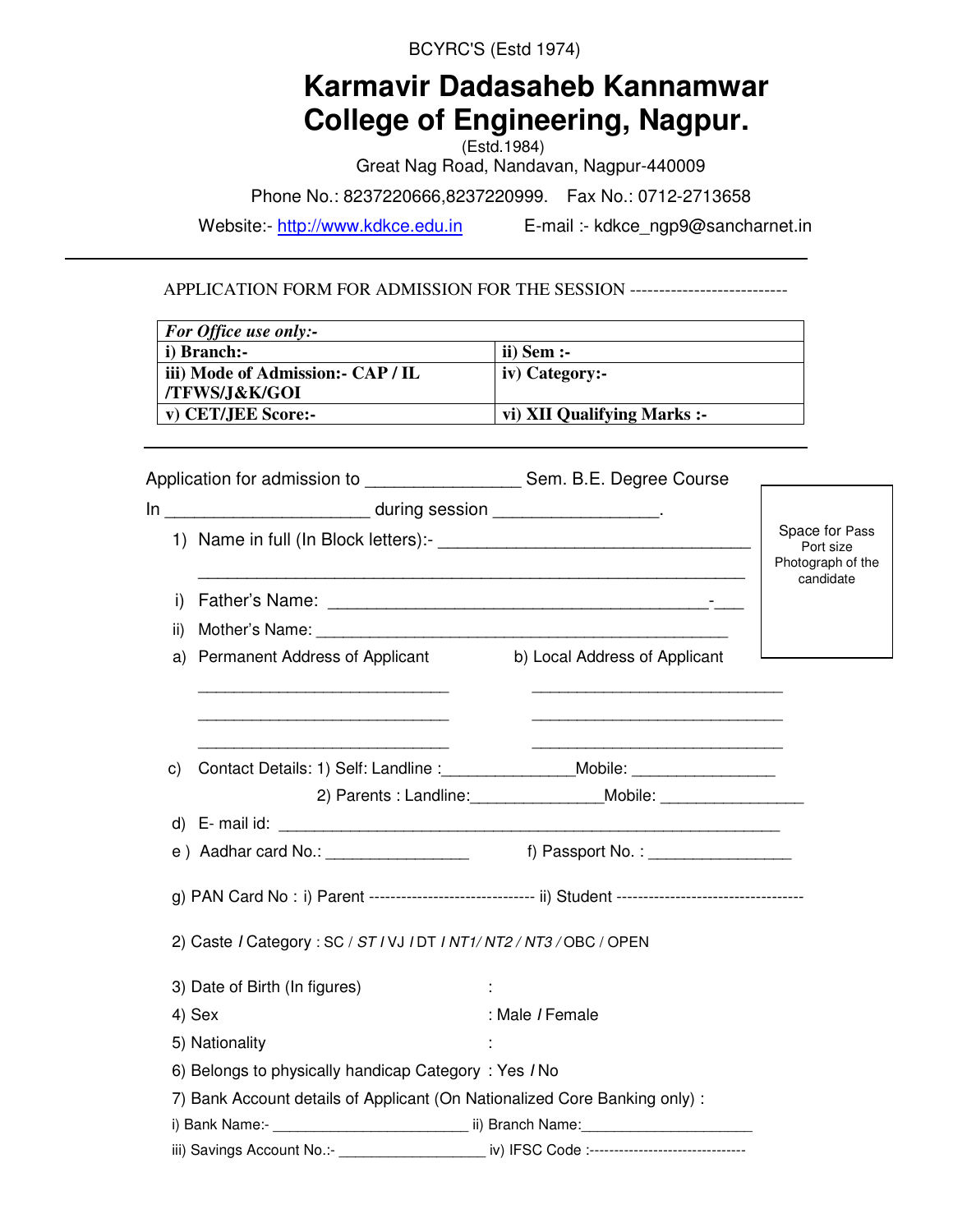# 8) Details of Marks Obtained at XII Examination :

| H.S.S.C.                 | <b>MATHS</b> | <b>PHY</b> | <b>CHEM</b> | Optional<br>Subiect | TOTAL | <b>AGGREGATE MARKS</b> |
|--------------------------|--------------|------------|-------------|---------------------|-------|------------------------|
| Max. Marks               | 100          | 100        | 100         |                     | 300   | <b>OBTAINED</b>        |
| <b>Marks</b><br>Obtained |              |            |             |                     |       |                        |

9) Details of Entrance Examination Passed :-

| Name of Exam.    | Year of<br>Passing. | Roll No | Max. Marks | Marks<br>Obtained |
|------------------|---------------------|---------|------------|-------------------|
| MHT-CET          |                     |         |            |                   |
| <b>JEE-Mains</b> |                     |         |            |                   |

10) Details of Institutions where studied and Examinations Passed :

| Examination  | Month & Year | Name & Address | Board /    | Maximum |                   |
|--------------|--------------|----------------|------------|---------|-------------------|
|              | of Passing   | of Institution | University | Marks   | Marks<br>obtained |
| i) S.S.C.    |              |                |            |         |                   |
| ii) H.S.C.   |              |                |            |         |                   |
| iii) Diploma |              |                |            |         |                   |

# 12) Following certificates are to be attached with the application form as per requirement (Tick mark in the boxes provided)

| Sr.No. | Name of document attached             | Original | True copy |
|--------|---------------------------------------|----------|-----------|
| 1.     | S.S.C. Marklist                       |          |           |
| 2.     | H.S.S.C. Marklist                     |          |           |
| 3.     | <b>School Leaving Certificate</b>     |          |           |
| 4.     | Caste Certificate                     |          |           |
| 5.     | <b>Caste Validity Certificate</b>     |          |           |
| 6.     | Non Creamy layer Certificate          |          |           |
| 7.     | Domicile Certificate                  |          |           |
| 8.     | Migration Certificate (if required)   |          |           |
| 9.     | Eligibility Certificate (if required) |          |           |
| 10.    | Gap Certificate (if required)         |          |           |
| 11.    | <b>Nationality Certificate</b>        |          |           |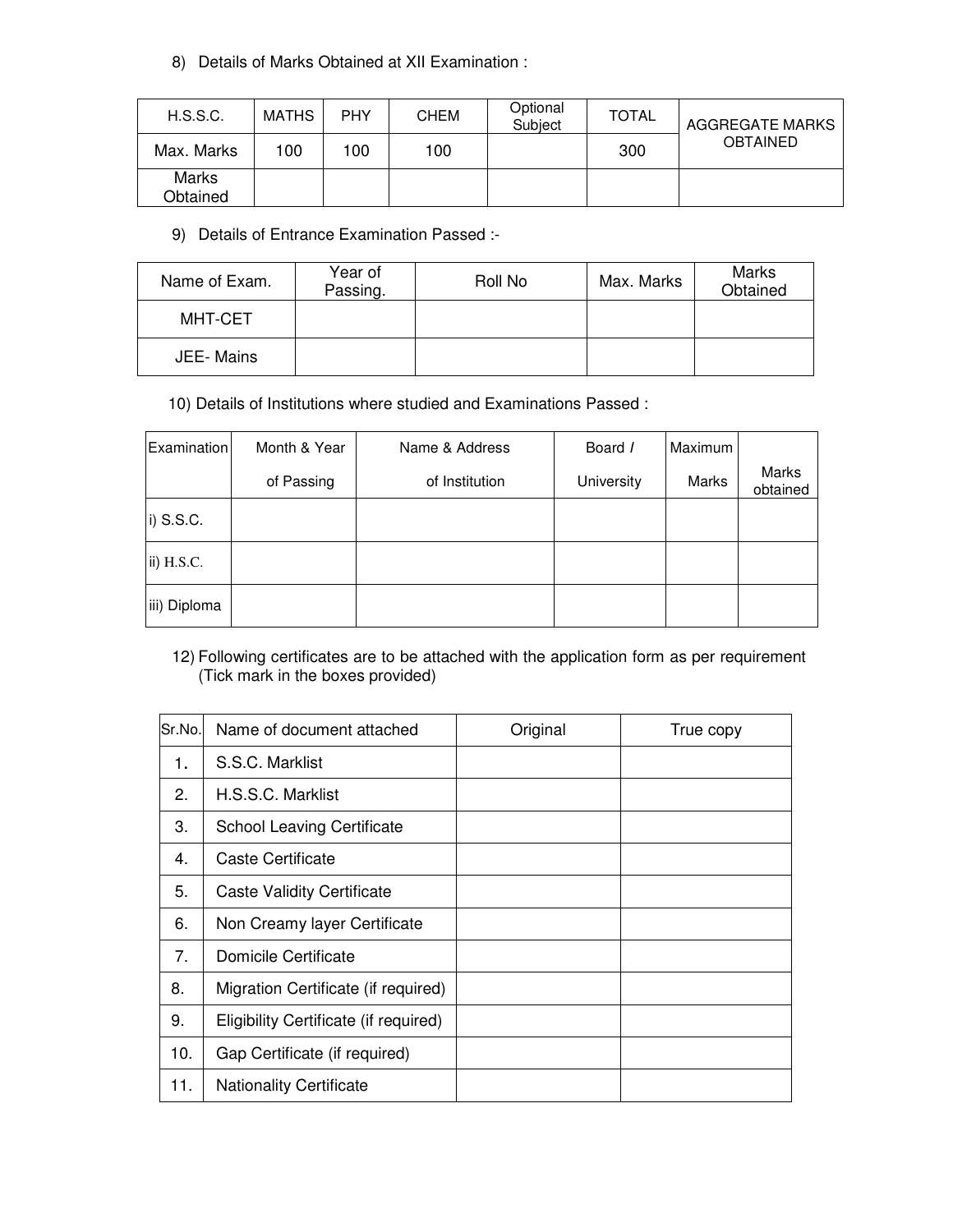# **AGREEMENT**

| I Shri/Ku.                                                                                                             |                                                                                      | hereby affirm that I have taken |
|------------------------------------------------------------------------------------------------------------------------|--------------------------------------------------------------------------------------|---------------------------------|
| admission to the analysis of the state of the state of the state of the state of the state of the state of the         | year of B.E. Degree Course in <b>container the contract of B.E.</b> Degree Course in | on                              |
| my own and I solemnly assure that I will abide by all rules, regulations laid, down by the management of the           |                                                                                      |                                 |
| aforesaid college, Government and the R.T.M.Nagpur University to which it is affiliated, from time to time and if I    |                                                                                      |                                 |
| fail to do so I will be liable for any punishment including expulsion from the institute. I am fully aware that if the |                                                                                      |                                 |
| institute charges higher fees for the courses at different levels, I agree to pay the fees.                            |                                                                                      |                                 |

I shall not ask for transfer/cancel from the aforesaid college under any circumstances.

 I shall not claim for any kind of **financial assistance and help form Govt. for my education in the aforesaid institute.** 

Signature of Father/Guardian Signature of Student

#### 12) **Declaration to be signed by candidates belonging to Backward Classes.**

I understand that the admission given to me against the quota under reserved category is purely provisional and will be cancelled if I fail to submit the required documents.

I belong to Theorem 2 category and at the time of reporting as I don't have the Validity certificate, hence I hereby do undertake that as per the DTE Directives I will be submitting the validity certificate on or before\_\_\_\_\_\_\_\_\_\_\_\_\_\_\_\_\_\_.

 If I fail to submit the Validity certificate on or before this date and if my admission is cancelled, I solely will be responsible for the cancellation and college authorities will no way be held responsible for this.

Date :  $\overline{\phantom{a}}$  Place :

(Signature of Student)

# **The following declaration is to be given by the student and his Guardian at the**

# **time of Admission.**

# **DECLARATION FORM**

- 1. I hereby declare that I shall not do any thing either inside or outside the Campus of the College which in the opinion of the Principal is enough to interfere in the orderly management and discipline of the College that is offensive, or annoying.
- 2. I shall not indulge in impolite or indecent behavior in class room or the campus. I shall not promote students to remain absent in the class.
- 3. I shall not cause any damage to college furniture, fixtures and property. I shall pay total fees and other dues for the entire session at the time of admission.
- 4. I shall follow all rules and regulations of the Management of KDK College of Engg. enforced from time to time. I shall not participate directly or indirectly in the strike, demonstration or disturbance of any kind.
- 5. I shall obey the college teachers and other staff of the college.
- 6. I shall strictly follow and adhere to the notifications and instructions issued by the Principal, Head of Deptt. and members of the staff.
- 7. I understand that disobedience or disregard of the above rules may lead to expulsion from the college.
- 8. The students of the college Hostel going on strike, hunger strike or any serious breach or discipline directly or indirectly may lead to their expulsion from the Hostel as well as College.
- 9. Condition of Minimum Attendance,: I am fully aware that, I will not be allowed to appear for the University examination if I do not attend minimum 75 percent classes of theory, practicals, drawing etc. I am also aware that I will not be allowed to appear for the examination, if I fail to